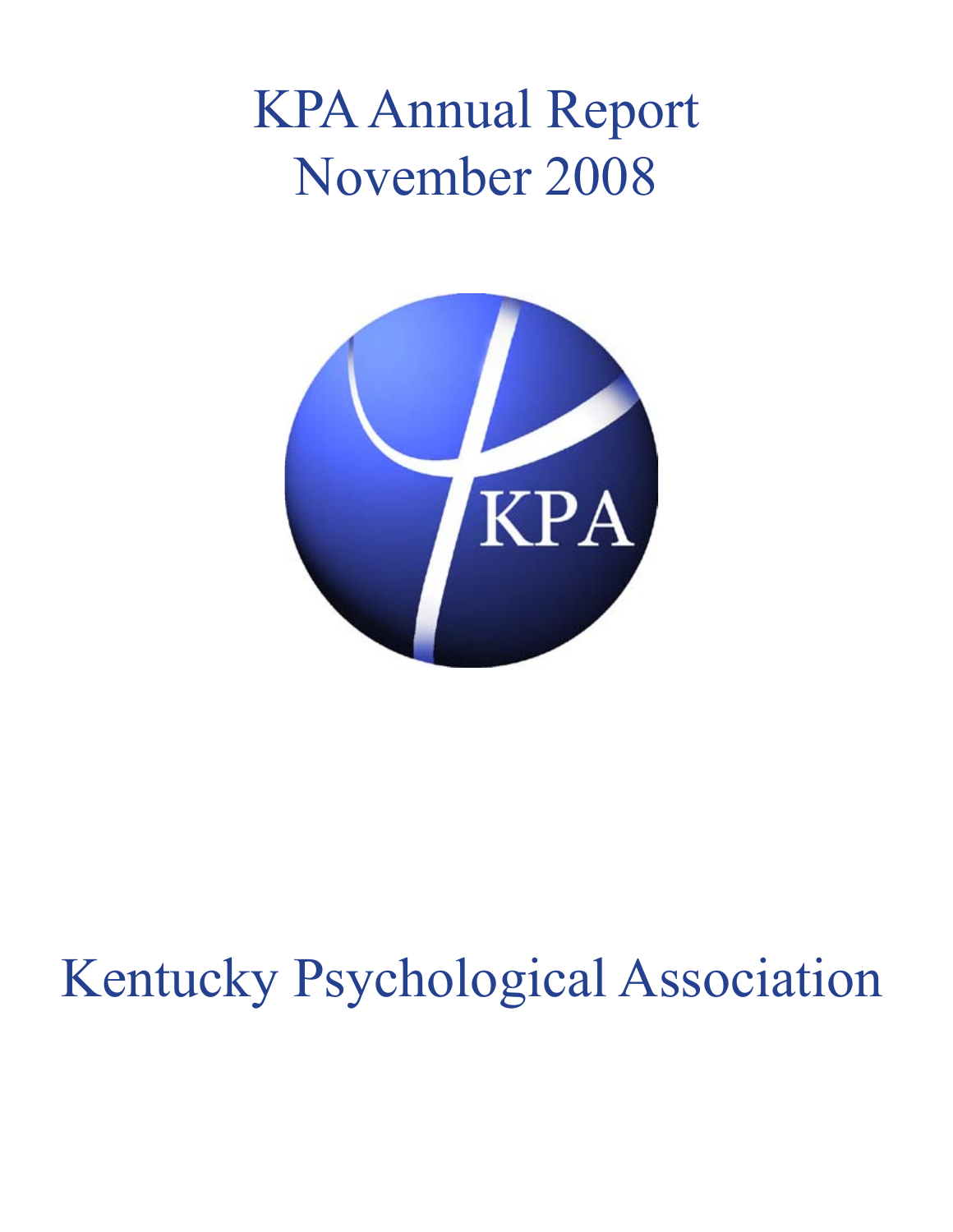# **Letter from the President**

Robin L. Sublett, PhD

Welcome to the 2008 Convention! I hope you find the Annual Report of the Board to be a useful and informative guide to the many activities and accomplishments of KPA. I want to thank all of the individuals who have shared their time, money, thoughts, and energy in support of KPA. It is because of members like you that KPA is a vibrant organization with many achievements this past year.

As most of you know by now, KPA will be going through some major changes over the next two years. Our beloved, talented Executive Director, Dr. Nancy Gordon Moore, who has been pursuing an entrepreneurial MBA, will be leaving us some time in 2009 to pursue new adventures. We will miss

her but she will be leaving the central office in probably the best shape it has ever been, in part also due to our Director of Operations, Leslie Proasi.

Change can be disconcerting, but it can also be an opportunity for revitalization and growth. With this goal in mind, the Board has established a transition committee composed of three past presidents of KPA, a past treasurer, the KPAGS representative, Nancy, and myself. We endeavored to encompass both geographical and generational ranges in the composition of the committee. Over the next months this group will be researching how best to make this a positive experience for KPA.

The Transition Committee will also be conducting a self-study of our operations to determine where we are and where we want to be. As previously stated, this is an opportunity to look at our strategic plan and our operations with the goal of optimization.

Throughout this process the Transition Committee plans to keep the membership informed and values your input. There will be regular updates in the quarterly newsletter as well as more frequent updates in the KPA blog. Feel free to respond with your questions/ comments. Our hope is for this transition to be a good ending and a good beginning.

In the annual report, you will see an account of the many ways KPA is working to serve the membership and, hopefully, you will see how it is specifically serving you. Each KPA member is strongly valued, and it is the diversity of our membership that helps to make us one of the most respected associations in the country. In reading this report, I hope you can feel proud of the accomplishments made but, also, be mindful of the many ways KPA can continue to grow and better promote psychology both as a science and as a profession.

# **Executive Director's Report**

Nancy Gordon Moore, PhD

This report caps a year of celebrations (KPA's 75<sup>th</sup> anniversary events, passage of federal parity, largest convention attendance on record, first community-wide conference) mixed with a touch of sadness as I experience a series of "lasts" (last Board retreat, last Convention, last Annual Report) in my role as Executive Director of this wonderful organization. Having been actively engaged with KPA for more than two decades, and an employee for more than eight years, it seems strange to think about not being involved in the same way. Nevertheless, I believe that KPA will continue to grow and flourish under new leadership. The Board has been working on transition planning for some time and plans to post the position within the psychological community first. I encourage those of you who have a passion and vision for the future of psychology to consider applying, because we need your talents, and the job carries many intangible rewards. Through my work as your Executive Director, I have learned so much and grown more than I could ever have imagined. I want to take this opportunity to thank all of you - the generous and caring professionals who make up the Boards, Committees and Membership of KPA, as well as the incredibly dedicated staff - that I have been privileged to work with. Even as I look forward to new challenges and opportunities, I know I will miss much about the job and the people who make it so special. I will always think of KPA as my home.

As I review the activities that took place over the past year, I am amazed yet again at how much has been accomplished. I want to highlight just a few of those accomplishments in this report, delineated by the organization's five "Bold Goals."

**Membership**: KPA's membership continues to grow, and we are now considered a "large" state by APA, along with Florida, Massachusetts, Illinois and Texas! Numbers of full members show steady growth, with noteworthy gains in both Masters and Doctoral members, due in large part to new recruitment efforts spearheaded by the KPA Ambassadors and members of the Board. We continue to see double digit growth in student membership each year, which bodes well for the future of the organization. Last year's Annual Convention attendance was a record-breaker, and for the second year in a row, attendance at the Spring Academic Conference was at phenomenal levels. With the addition of new listservs to connect our members by interest area and by region, KPA has worked to enhance engagement with and among its many constituencies.

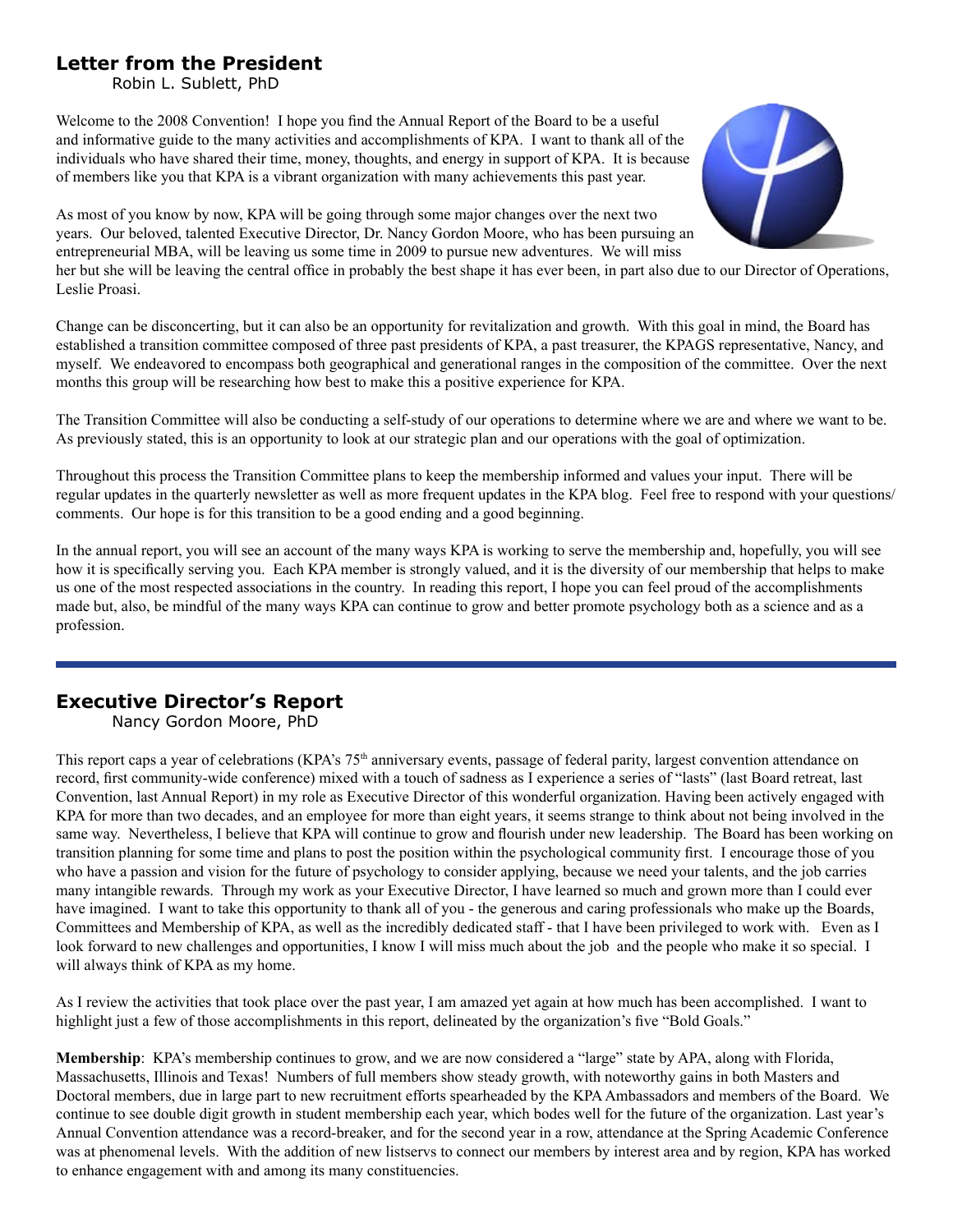**Infrastructure**: Central Office has focused on improving our internal processes and organizational structure, with gains made possible by the tremendous talents of our Director of Operations, Ms. Leslie Proasi. She has significantly streamlined operations so that we are able to do more with minimal staff. The budget process has been informed with more detailed analysis and reports. Board activities have also improved with clearer structure for reporting and committee functions. A revised Board manual was written and the website is undergoing a reorganization and face lift. Finally, we invested in improved technology to provide for more efficient and secure network operations.

**Community Outreach**: Wednesday's Work, Family & Community Conference, the brainchild of Convention Chair Dr. Catherine Aponte, was a new milestone in KPA's engagement with the community and brought psychology into contact with influential members of the business community in a new way. The Psychologically Healthy Workplace Award allowed KPA to recognize best practices by a number of businesses across the state. The Heads Up project continues to bear fruit. The Heads and their health messages have been on display at a variety of venues across the state, travelling to Hazard, Cumberland College and Eastern Kentucky University, in addition to several permanent displays at public health clinics across the city of Louisville, at Eastern State Hospital and at the University of Kentucky, the University of Louisville, Spalding University and Bellarmine University. The "Heads Up for Kids" project is ongoing and brings psychological information to children across the commonwealth. KPA has entered into a collaborative arrangement with the Kentucky Association of Psychology in the Schools to broaden the project's reach. Other collaborative efforts have seen the development of positive relationships with the Kentucky Medical Psychiatric Association and the Kentucky Association of Marriage and Family Therapists. KPA Members have appeared on numerous radio shows, including a monthly series on Dr. Stan Frager's "Let's Talk" radio show. Finally, my monthly column in *Medical News* (www.medicalnews.md) continues to provide a venue to reach physicians and leaders in the health care industry with timely information about psychology's expertise, covering topics such as: depression and stress; neurobiological changes resulting from psychotherapy; PTSD in returning veterans; online consumer resources on mental health; pediatric psychology; and stress, health and the economy.

**Advocacy**: KPA Members were instrumental in persuading Kentucky's congressional leaders to support the federal parity bill, which finally passed after a decade of struggle. KPA members went to Frankfort during the 2008 legislative session and had the opportunity to learn about advocacy and watch their legislators in action. Through tireless efforts of KPA's Director of Professional Affairs and lobbyist, Dr. Sheila Schuster, this past legislative cycle finally saw the successful passage of an anti-bullying measure after four years of effort, and a measure to enhance protection of minors from sexual abuse.. Despite intense lobbying, funding of mental health services was a victim of the state's budget woes, which has created new hardships for the most vulnerable populations. KPA's own bill aimed at modernizing the psychology licensing law failed to make it to the House floor for a vote due to opposition from other mental health providers groups over a misinterpretation of the language added to strengthen psychological testing.

**National Impact**: An increasing number of KPA members are applying for national boards, committees and task forces, and I encourage more of you to consider greater involvement in the groups that set policy for the profession. Kentucky continues to enjoy a very positive reputation at the national level. I received excellent news two weeks ago that one of the largest APA practice divisions is intent on doing "Heads Up America" as a travelling national exhibit! I am not at liberty to say more at this juncture, but watch for additional news on this exciting development over the next months.

# **Treasurer's Report**

Carol Lowery, PhD

KPA ended the 2007 fiscal year in relatively good shape but going forward, the organization faces new challenges arising from uncertain economic times. KPA's annual revenues through the end of the 2007 fiscal year showed modest growth based on increased membership, continuing education offerings, sales of KPA products and services (such as the CE Registry, Legal Handbook and the EPPP Preparation course), and contractual arrangements providing services to affiliated organizations, such as the KBEP election and the Advocacy Action Network. Staff have focused on drawing new advertising dollars for both the web and print publications. In addition, external funding from grants and sponsorships have helped to boost overall income.

The staff has made determined efforts to control operational costs, yet overall expenses continue to rise. This is due to the general trend of increased costs from suppliers, the addition this year of a retirement plan for employees and salary increases related to performance reviews. As a result, the association is dependent on continued cash flow from dues, continuing education and sales of products and services to meet ongoing expenses. Few of the association's expenses are discretionary, and the operation is already fairly lean, but staff have endeavored to pare costs whenever possible. Further, the association's reserves have decreased due to the current financial difficulties in the market, and now stand at about one month's worth of expenses. However, even in lean times, KPA continues to make a regular monthly contribution to its investment account, taking advantage of the currently reduced prices in the market.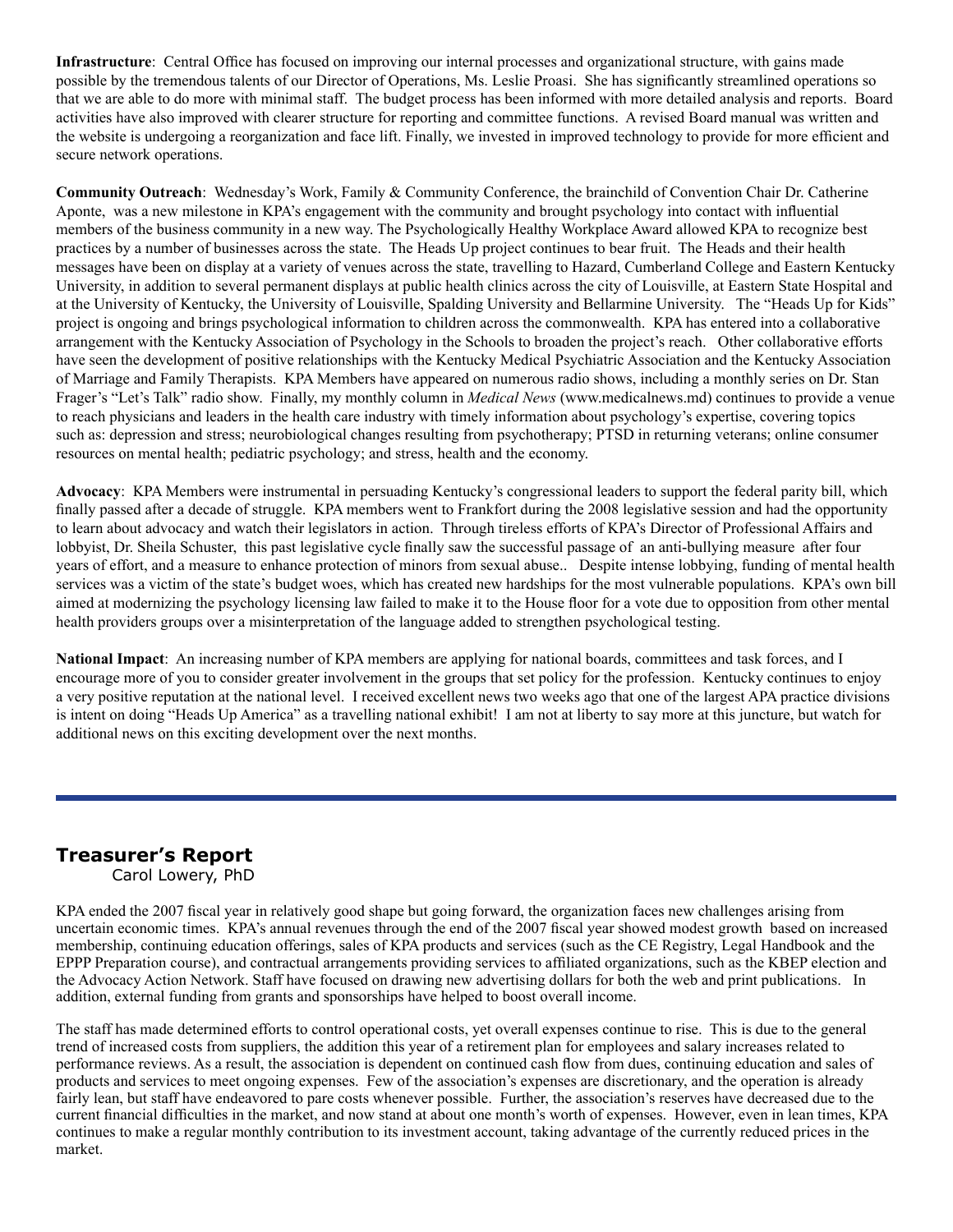Increased emphasis has been placed on recruitment and retention of members which represents the single largest line item in the annual budget, and there is plenty of room for possible growth, given that more than half of psychologists in Kentucky are not members of the association. (It should be noted that KPA ranks in the top quartile of states in terms of percentage of eligible members.) However, with the likelihood that the US is heading into a recession, it will take more determined efforts to recruit not only new members but also retain current ones. KPA must continue to demonstrate its value to its members through superior member services, excellent educational offerings, centralized professional resources, advocacy efforts and providing a welcoming and interactive environment for psychologists across the state to call their professional "home."

| <b>KPA Income Statement</b>             |           |
|-----------------------------------------|-----------|
| for the period ending December 31, 2007 |           |
| <b>Income</b>                           |           |
| Carry over from Prior Year              | \$10,000  |
| <b>Continuing Education</b>             | 37,605    |
| Convention                              | 6,040     |
| Dues                                    | 109,485   |
| <b>KPA Products</b>                     | 24,934    |
| <b>KPAF Admin Reimbursement</b>         | 45,000    |
| Miscellaneous Income                    | 1,035     |
| Printing                                | 3,343     |
| <b>Service Contracts</b>                | 15,509    |
| Web Income                              | 3,913     |
| <b>Total Income</b>                     | \$256,865 |
|                                         |           |
| <b>Expense</b>                          |           |
| <b>Committees/Board of Directors</b>    | \$6,250   |
| <b>Continuing Education Expense</b>     | 13,444    |
| <b>Merchant Account Fees</b>            | 4,643     |
| <b>Operating Expenses</b>               | 40,663    |
| Personnel                               | 164,188   |
| Printing and Reproduction               | 11,050    |
| <b>Product Development</b>              | 5,426     |
| <b>Professional Fees</b>                | 2,155     |
| Technology                              | 3,178     |
| Travel                                  | 4,333     |
| <b>Other Expenses</b>                   | 2,297     |
| <b>Total Expense</b>                    | \$257,628 |
|                                         |           |
| <b>Net Income</b>                       | $$-763$   |

| <b>KPA Balance Sheet</b>                |           |
|-----------------------------------------|-----------|
| for the period ending December 31, 2007 |           |
| <b>Current Assets</b>                   |           |
| Checking/Savings                        |           |
| SYB - KPA Money Market                  | \$7,478   |
| SYB - KPA Checking                      | 3,873     |
| 5th/3rd Checking                        | $-340.82$ |
| Petty Cash Account                      | 43        |
| <b>Total Checking/Savings</b>           | 11,054    |
|                                         |           |
| <b>Other Current Assets</b>             |           |
| <b>SYB</b> - Investment Accnt           | \$27,817  |
| <b>Total Other Current Assets</b>       | 27,817    |
| <b>Total Current Assests</b>            | 38,871    |
|                                         |           |
| <b>Fixed Assets</b>                     |           |
| Leasehold Improvements                  | \$8,400   |
| Office Equipment                        | 1,566     |
| <b>Accumulated Depreciation</b>         | $-774$    |
| <b>Total Fixed Assets</b>               | 9,192     |
|                                         |           |
| <b>Total Assets</b>                     | \$48,062  |
|                                         |           |
| <b>Liabilities &amp; Equity</b>         |           |
| Liabilities                             |           |
| <b>Current Liabilities</b>              |           |
| Payroll Liabilities                     | $$-348$   |
| <b>Total Current Liabilities</b>        | $-348$    |
| Equity                                  |           |
| <b>Investment Gain or Loss</b>          | \$12,596  |
| Opening Bal Equity                      | 23,583    |
| <b>Retained Earnings</b>                | 49,582    |
| Net Income                              | $-37,352$ |
| <b>Total Equity</b>                     | 48,410    |
|                                         |           |
| <b>Total Liabilities &amp; Equity</b>   | \$48,062  |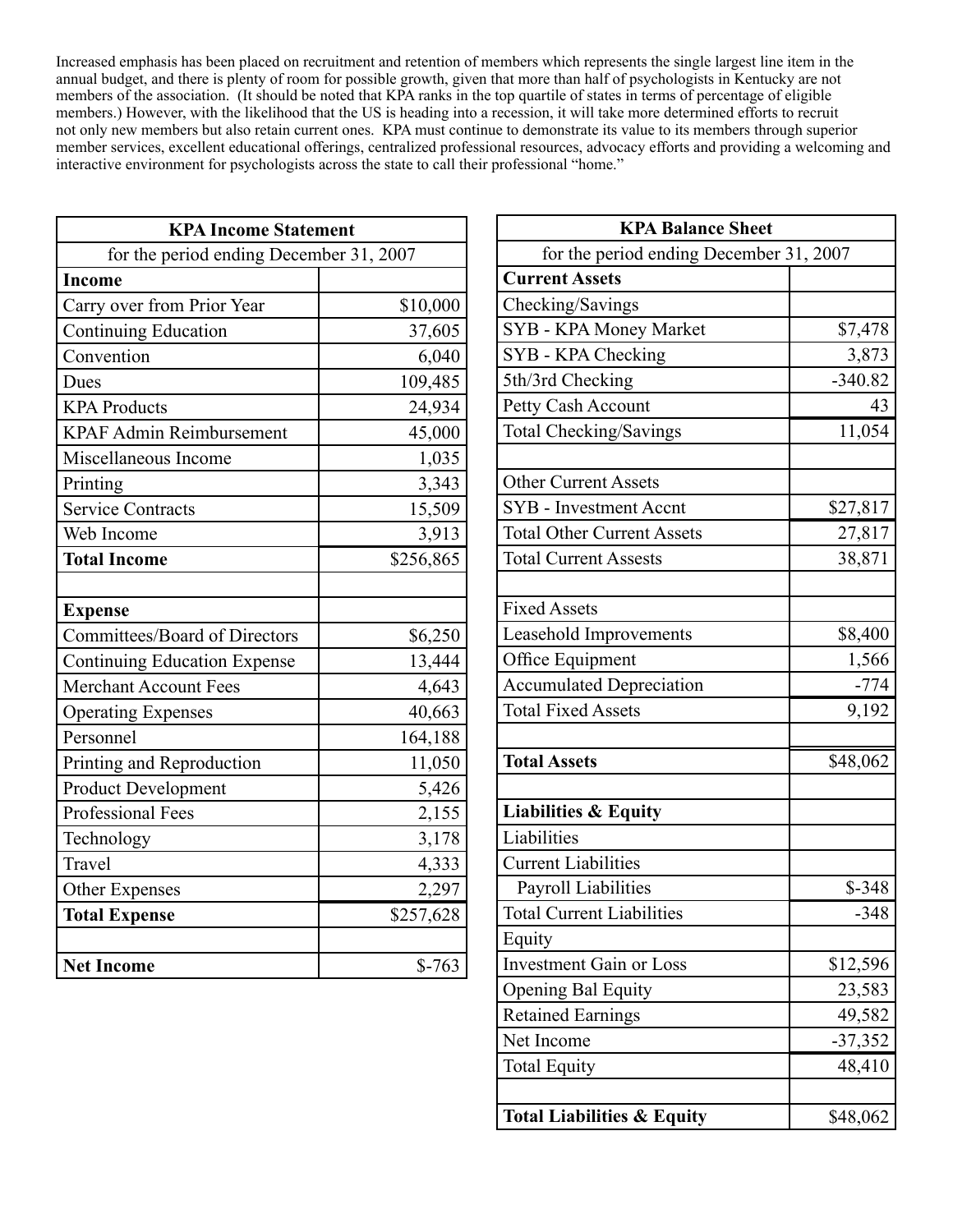# **Report from the Director of Professional Affairs**

Sheila Schuster, PhD

As the DPA and lobbyist for KPA, it is my job to be a liaison for the membership with the policy-makers in Frankfort, with all payers and with the general public in order to enhance the reputation of psychology and to protect the practice of psychology.

2007-2008 Goals and Accomplishments: Psychology was well-represented in Frankfort, as KPA worked in coalitions with other groups to advocate for increased funding for public-sector mental health and for higher education. Social policy and health care issues were on the agenda as well.

2009 Goals: Continue the representation of KPA's members in public policy and advocacy efforts, increasing the participation of the members in these activities. Work will be focused primarily on students and ECPs to develop the necessary advocacy forces for future generations.

# **KPA Internal Audit Report**

Robin Sublett, PhD

In accordance with the Kentucky Psychological Association (KPA) bylaws, an annual financial audit of KPA and the Kentucky Psychological Association Foundation (KPAF) was completed on February 28, 2008. Because KPA had changed its fiscal year from a July 1 start to January 1, the year was reviewed in two half-year audits to catch up. The Audit Committee included Joe Edwards, PsyD, Sam Stodghill, PsyD, and Robin Sublett, PhD. Nancy Gordon Moore, PhD, Executive Director of KPA and KPAF, and Leslie Proasi, KPA Director of Operations, provided written and verbal instructions regarding the audit process and pertinent financial records.

## **Audit Procedures:**

- Audited the months of February, June, and September 2007 from the KPA checking account (\*83)
- Reviewed invoices, receipts, bank records and reconciled statements for the following accounts: KPA money market, KPA mutual fund account , KPAF money market account
- In addition, the following financial records were reviewed:
	- Monthly deposit statements and payroll expenses
		- Transfers of funds between KPA to KPAF
		- Merchant account (credit card) statements
		- Income from affinity programs
		- Annual KPA and KPAF year-end financial reports

# **Findings – Audit for January 1 – June 30, 2007:**

- The financial records for KPA and KPAF were clearly marked and all receipts were in chronological order.
- All bank statements and financial receipts for KPA were correct upon review.
- All balances and deposits for KPAF were also accurate.

#### **Recommendations:**

- 1. A notation should be included on the statement should any money be removed from an investment account as to the reason for withdrawal.
- 2. Staff should consult with the accountant's Quickbooks expert on the appropriate way to reconcile deferred expenses and to handle uncleared checks after a set period of time.
- 3. There is a regular transfer of funds between the KPAF and KPA accounts. It is recommended that these be accounted for with a receipt to help clarify the exchange amount and dates.

#### **Findings – Audit for July 1 – December 31, 2007:**

- The financial records for KPA and KPAF were clearly marked and all receipts were in chronological order.
- All bank statements and financial receipts for KPA were correct upon review.
- All balances and deposits for KPAF were also accurate.

#### **Comments**

- 1. All accounts were switched from Fifth Third Bank to StockYards Bank as of January 1, 2008. This changeover was made to capitalize on lower fees and better interest rates.
- 2. Retirement accounts were put in place for central office staff.

#### **Recommendations:**

1. Uncleared checks continue to appear on the books several months after issue. Typically these have small reimbursements checks made out to individuals. Recommendation made to note on checks a "must be cashed by date" memo line and void the transaction after that date.

Staff were commended for the excellent organization, accuracy and thoroughness of the financial records.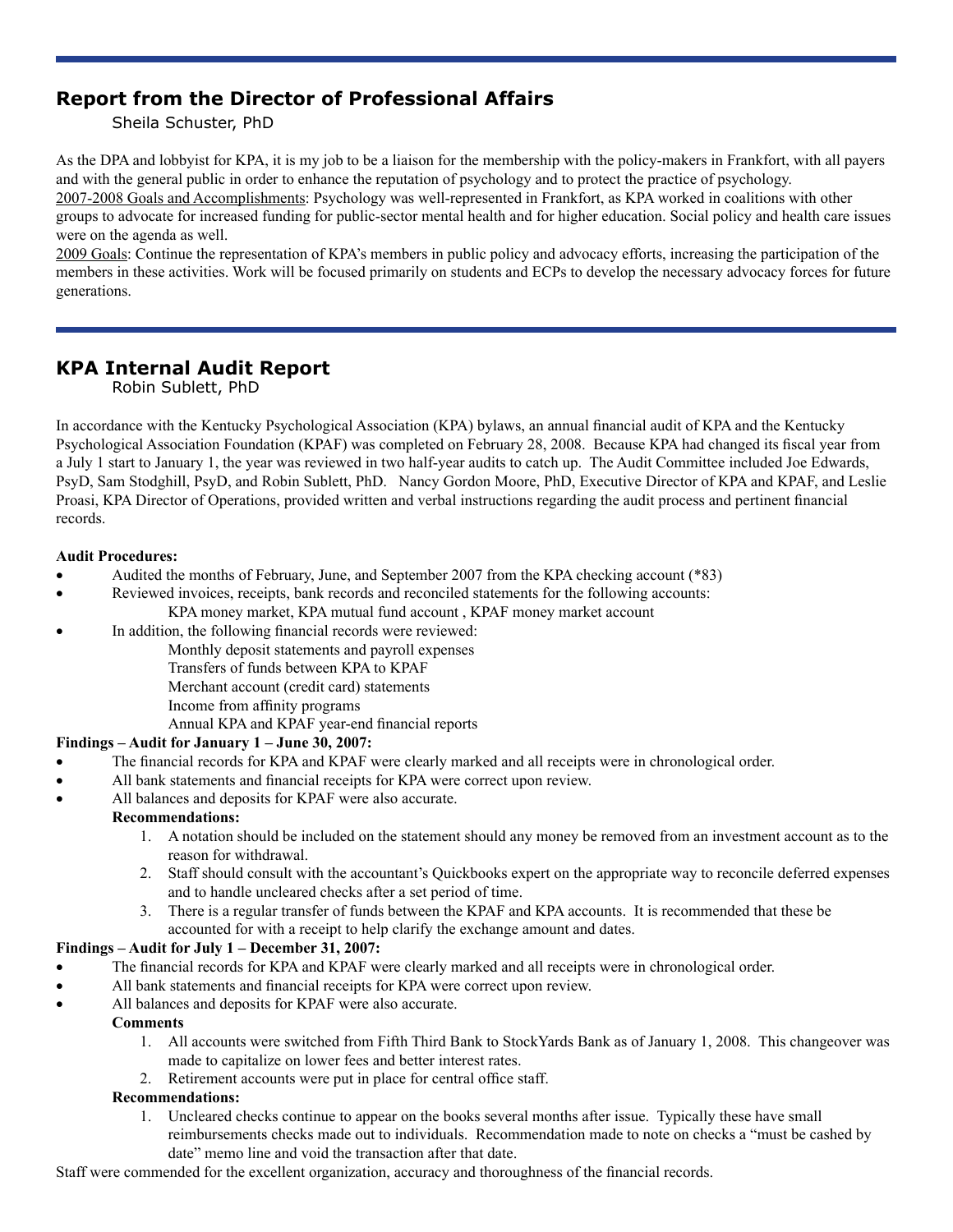# **Reports from Board Representatives**

## **Academic Representative - Scott LaJoie, PhD**

Overview: The purpose and focus of the academic representative is to ensure that the voices and concerns of KPA members who identify themselves as part of academia.

2007-2008 Goals and Accomplishments: During the past year, we have helped host a successful spring meeting that saw one of the highest attendee rates yet. We established a listserv to communicate with our academics and have discussed ideas for generating greater communication amongst ourselves. We continue to work with Joe and Catherine Aponte to find student volunteers and technical support for the Work Family Community conference this fall.

2009 Goals: To host an online survey of the academic members to identify their primary needs and concerns with regards to KPA. To better utilize the listserv and other communication tools available to us.

## **Central Region Representative - Scott Doyel, MA**

Overview: To serve as a liaison between the Board and the members of the Central Region assisting in membership efforts, continuing education offerings, and general communication.

2009 Goals: Coordinate a social event and/or continuing education event in the Central Region with particular emphasis on networking between KPA, psychologists, and mental health professionals from other disciplines.

Additional Comments: Members in the Central Region are requested to provide suggestions for networking and CE events that they would like to see hosted in our region. Please email to: scott.doyel@uhsinc.com

## **Child & Adolescent Interest Section Representative - Felicia Smith, PhD**

Overview: The Child and Adolescent Section serves to support the interests of psychologists who focus on children and adolescents in their practice and in academia. The section representative holds a voting seat on the KPA Board of Directors. The primary aims of this section are to improve the services offered to child and adolescent psychologists, and to allow a medium through which colleagues may provide and receive support.

## **Clinical Interest Section Representative - Brenda Nash, PhD**

Overview: The purpose of the Clinical section is to connect practitioners across the state who are clinically focused. The listserv has functioned as a resource for practitioners who have clinical questions to pose to peers or who have been in need of referral information.

2007-2008 Goals and Accomplishments: Efforts to get members to introduce themselves on the listserv to facilitate communication was not successful. However, members seem to be aware that the listserv is an available resource to them, and several have used the forum as a way to gather referral information or process a difficult client situation. So while communication is not frequent, when it does occur, it seems to be useful.

2009 Goals: The main goal for the upcoming year is to dialogue with the KPA Board and members of the Clinical Section to determine if needs would be better met by reorganizing as an Adult Clinical Section. This suggestion comes out of the realization that there is much overlap between the memberships of the Clinical Section and the Child Section, and that much of the discussion on the Child Section listserve is of a clinical nature.

# **Education and Training Interest Section Representative - Steve Katsikas, PhD**

Overview: As a newly formed section, the primary goals for the Education and Training Interest Section are to define its purpose among group members, develop connections between professionals involved in the training and educating of undergraduate and graduate psychology students, and make recommendations regarding programming content for the KPA conferences and CE workshops relevant to training and education.

2007-2008 Goals and Accomplishments: Constituted the Education and Training Interest Section. Emails to interest group members were sent out to inquire about goals and objectives for the members. 2009 Goals:

- Hold a meeting at the Spring Academic Conference for members to meet and share ideas
- Make recommendations to the CE chair about program content for KPA workshops

#### **Greater Fayette Region Representative - Martha Wetter, PhD**

Overview: My role as greater Fayette region representative is to provide opportunities for current KPA members to express their opinions and/or concerns to the Board, as well as to socialize with each other. In addition, my role involves encouraging psychologists in this area to become or remain members of KPA.

2007-2008 Goals and Accomplishments: During the past year, there was a "spring social" at the Frank Lloyd Wright house in Frankfort. In addition, I contacted KPA members who had not renewed their memberships to find out why they had not (most often the response involved economic considerations). Finally, I participated in the new member recruitment (60 members in 60 days),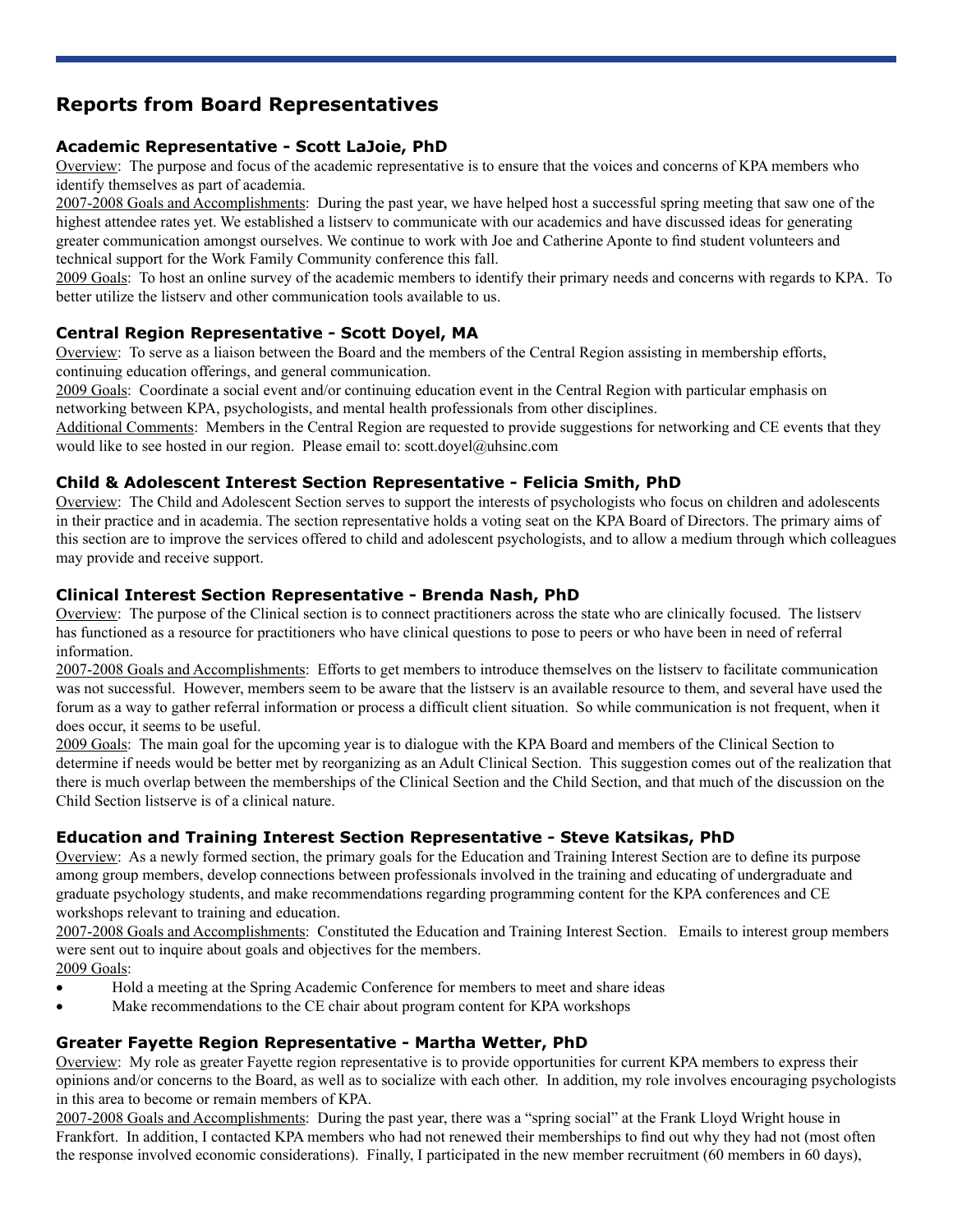taking 4 non-members to lunch, with the result that one person said "no thank you" to membership, two said they are considering joining, and one said she will join as soon as she gets her license number.

2009 Goals: Plans and goals for the coming year include holding another region-wide social event, continuing to encourage psychologists in the area to join or stay in KPA, and bringing any problems or issues psychologists express to the Board's attention.

# **Health Psychology Interest Section Representative - Kristen Rabineau, PhD**

Overview: To generate interest, discussion, education, and networking in the area of Health Psychology in Kentucky. 2007-2008 Goals and Accomplishments: Established listserv for members of Health Psychology Section and generated discussion in areas of Health Psychology. Interviewed prominent health psychologists in the community and provided summary to members regarding issues pertinent to the field. Organized health psychology table at the KPA convention lunch for purpose of networking and generating ideas for future direction of this section.

2009 Goals: Continue generating discussion on listserv, increase membership, and hold one networking event in Louisville and Lexington.

# **Jefferson County Representative - Lisa Powell, PhD**

Overview: As a regional representative I serve as a liaison between KPA members in the region and the KPA board. I also work to promote and sustain membership in KPA.

2007-2008 Goals and Accomplishments:

- Organized and held two social events for members in the region •
- Contacted lapsed members to discuss their membership and any concerns •
- Contacted new member to welcome them to KPA •
- Promoted new member listserve •

2009 Goals:

- Continue to attract new KPA members as well as ensure that current members are satisfied with their membership •
- Organize a spring social event for members •

## **KPAGS Representative - Laura Gabel, MA**

Overview: My role is to increase student membership and make sure that KPA is meeting students' needs.

2007-2008 Goals and Accomplishments: I have worked to increase student membership with several new members registering.

Assisted with planning for the KPAGS Social Hour at Convention

2009 Goals: Continue to increase membership Ask students about different ways that KPA can meet their goals. Increase involvement in the Spring Academic Conference.

#### **Master's Representative - Kecia Fulcher, MA**

Overview: The Master's-level representative position is designed to give a voice to issues/concerns of professionals degreed at the Master's-level or credentialled less than the doctoral-level.

2007-2008 Goals and Accomplishments: The primary goal for the 07-08 year was to increase awareness of KPA to the Master'slevel professionals, to increase membership from this under-represented group of professionals, and to solicit for concerns that need to be addressed by KPA regarding Master's-level professionals. Cay Shawler, KPA's president this past year, and I, sent a letter to all Master's-level professionals that are credentialled by the Kentucky Board of Examiners in Psychology (KBEP) but are not members of KPA. Six new members joined following this solicitation.

2009 Goals: Along with increasing the entire membership of KPA, Cay Shawler and I will again send a letter to solicit current KPA members to "Bring On a Buddy" by recruiting another Master's-level professional to join KPA. We also have plans to encourage CMHC membership and to communicate with Universities that have a terminal Master's program in psychology to promote the benefits of KPA involvement and membership. Additionally, I have agreed to work with Ed Morris, the Western region representative, to split up the Western region and have at least one luncheon social. Additionally, I would like to work with local schools in the Pennyroyal region regarding the "Heads Up- for Kids" campaign for elementary students, before my term is finished. Additional Comments: I welcome any issues/concerns that other Master's-level professionals believe need to be brought to the attention of the KPA Board. I want to be your representative. Please feel free to contact me (kfulcher@pennyroyalcenter.org).

# **Northern Region Representative - Andrea D. Evans, PsyD**

Overview: As the Northern Representative, I am available to my cohorts to assist them in finding information and resources relevant to their practice. I continue my goal of encouraging more practitioners from the area to be active in KPA and the Kentucky psychological community as a whole.

2007-2008 Goals and Accomplishments: KPA and Evans & Associates, PSC participated in the Boyd County Health Department's Longest Day of Play. The goal of the event is to encourage physical activities for all family members. The entire perimeter of Central Park was lined with activities and health information. Community members received a passport that was stamped as they completed tasks at each station. The completed passport could then be submitted for drawings and prizes. Approximately 1500 community members participated. The KPA booth provided mental health educational information and literature. Our activity was a blind-folded obstacle course that required one family member to offer verbal instructions only to the blind-folded member. Children particularly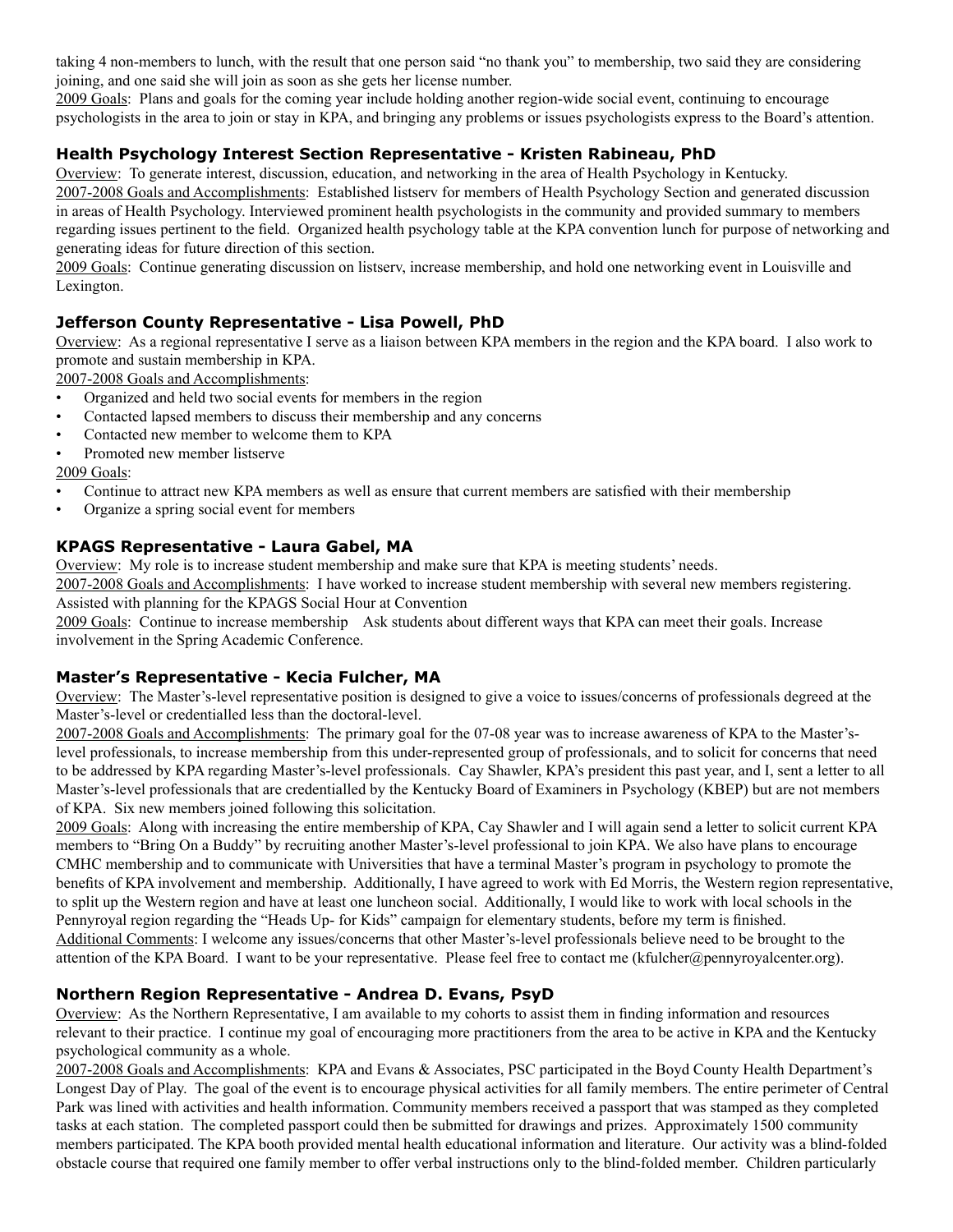seemed to enjoy ordering their parents through the course, sometimes intentionally heading them toward trees. It was a fun afternoon with positive interactions with the community, so we intend to participate with an activity and booth each year. 2009 Goals: We are planning to host at least one CE event in the Ashland area. Tentative plans are to provide one event that will meet the ethics CE requirement.

# **Committees, Task Forces and Consultants**

# **Business of Practice Network Committee - Chair: Elizabeth W. McKune, EdD**

Committee Members: Andy Meyer, PhD, Ryan Wetzler, PsyD, Edward Marshall, PhD, Joe Edwards, PsyD, Kelly McGraw, PsyD, David Hanna, PhD, Kate Perryman, PsyD, Art Shechet, PhD, Angel Jones, MA, Belinda Powell, BA

Overview: The Business of Practice Network Committee has a dual mission of providing support to psychologists in practice, as well as promoting the value of psychology in the business community. The committee has two subcommittees including the Practitioner's Needs Subcommittee and the Corporate Wellness Subcommittee.

2007-2008 Goals and Accomplishments: For 2007-2008, the Business of Practice Network Committee sponsored a day and a half Business of Practice Conference. It was held July 11th & 12th at the 21c Museum and Hotel located in Louisville, KY. Workshops focused on resources to enhance practice, as well as generating alternative opportunities for psychologists beyond traditional clinical practice.

2009 Goals: The following goals are planned for the next year:

- Practitioner Business Issues Sub-Committee: structuring business; opportunities to grow business; legal & ethical aspects and business issues of private practice; use of technology; reimbursement issues; avoiding burnout; implementing federal parity; planning for national health coverage •
- Goals of Corporate Wellness Sub-Committee: Develop modules based on helping individuals change unhealthy and self-limiting behaviors , educate corporations on health behaviors such as obesity, insomnia, stress, etc.; develop series of health behavior talks; develop modules based on helping individuals change unhealthy and self-limiting behaviors; identify corporate partnerships; partner with civic organizations to increase visibility; utilize Psychologically Healthy Workplace Award (PHWA) program as an entry point for professional psychology into corporations. •

# **Communications Committee - Chair: Tony Sheppard, PsyD**

Committee Members: Sean Reilly, PhD, James Hanaver (KPAGS), Renee Flaherty (KPAGS), Chuck Webb, PsyD, Brenda Nash, PhD, Jennifer Burleson, PsyD, Linda Rice, PsyD

Overview: I have been overseeing the revision of the KPA website and working to provide some structure to the committee. 2007-2008 Goals and Accomplishments: Student interns worked on revisions to the website. Committee has decided on key elements of the website design and functionality.

2009 Goals: Implement the website redesign. Educate KPA members about the features of the website.

# **Ethics Committee - Chair: Kimberly McClanahan, PhD; Vice Chair: Joni Caldwell, PhD**

Committee Members: Benjamin Birkby, PsyD, Donald Crowe, PhD, Jacqueline Graven, PsyD, P. Tim Harris, PhD, Ken Lombart, PsyD, Charles Morgan, PhD, Sharon Turpin, MS, Cay Shawler, MS, Laura Moore-Lamminen, MA, Laura Gabel, KPAGS Overview: The fundamental objective of the KPA Ethics Committee is to assist psychologists in maintaining ethical conduct at the highest professional level. The committee works toward this objective by educating members of KPA concerning ethical principles and standards and by working with KPA in achieving its objectives as reflected in the KPA by-laws. The primary role of the committee is to provide education and consultation to KPA members.

2007-2008 Goals and Accomplishments:

- Eight formal requests for consultation from KPA members were received. The committee responded in a timely manner (within 5 working days) to all 8 requests. •
- Two articles were published in the KPA Newsletter. The topics were: new record-keeping guidelines approved by APA, and selfcare for psychologists. •
- At the KPA Annual Convention on November 6, 2007, the committee presented the new APA guidelines for record-keeping in a presentation entitled From mind to Body: Good Record Keeping Demands Thought and Action. •
- At the KPA Business of Practice Conference on July 11, 2008, Kim McClanahan and Charles Morgan presented an ethics workshop for the Business of Practice entitled Business-Related Ethical Concerns in the Practice of Psychology. •
- Kim McClanahan spoke to the Child Psychology interns at the University of Louisville School of Medicine on Ethical Considerations in Psychological Practice: A look at the 2002 APA Ethics Code. •
- The committee began consideration of its three-hour ethics presentation for the 2008 KPA convention and has decided on the title Top Ethical Dilemmas: Recognition, Assessment, and Management in Psychological Practice. •
- The committee was asked to review and make suggestions regarding changes to a KPA Director's Code of Conduct and Conflict of Interest document. The committee provided the Board of Directors with a final Conflict of Interest policy for board members who are voting members of the board. •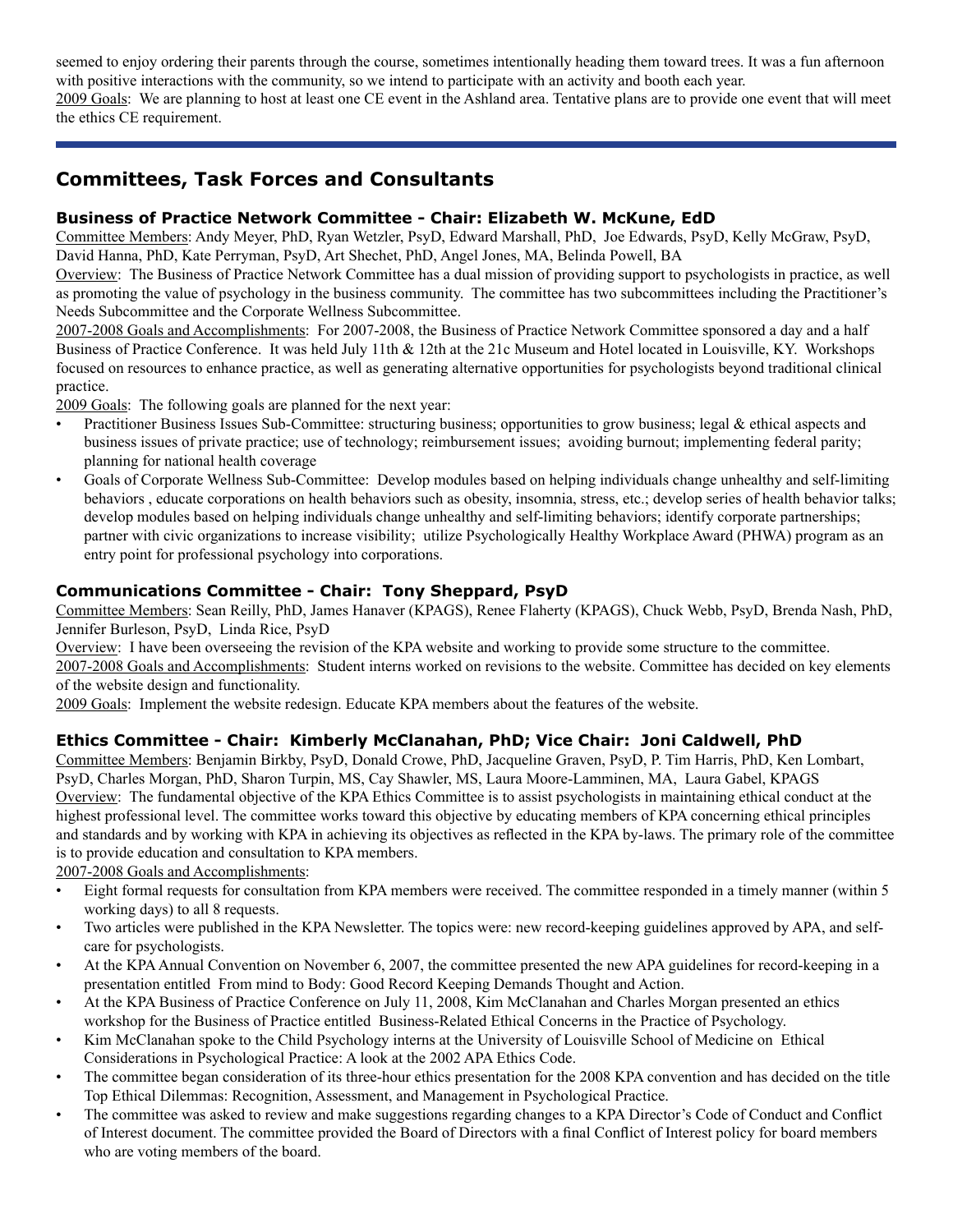The committee has continued discussions of the various forms that a Colleague Assistance Program might take, with members reporting on various state initiatives discussed at the recent APA convention. •

2009 Goals: Continue to respond to formal consultation requests in a timely manner. Present ethics-related brief workshops around the state, as requested. Submit ethics-related articles for publication in each KPA newsletter. Engage in other activities, as needed or requested, which meet the overall objectives of the Ethics Committee as it functions within KPA. Particular emphasis at present will be placed on developing a Colleague Assistance Program appropriate for Kentucky psychologists.

Additional Comments: The Ethics Committee is open for new membership at this time.

# **Federal Advocacy Coordinator – Sheila Schuster, PhD**

Overview: Serve as a Liaison between the Governmental Affairs Office of the APA and the KPA Board and members who are interested in advocacy for psychology at the Federal Level.

2007-2008 Goals and Accomplishments: After more than 12 years of advocacy, Congress passed the comprehensive Mental Health and Addictions Parity Act this session! It will bring parity for MH/SA benefits to millions who are covered by self-insured or selffunded insurance plans!

2009 Goals: I will be working to inform KPA members about the effects of the MH/SA Parity legislation. I will also be educating KPA members about the importance of advocacy and trying to increase the number of members who engage in these activities. Additional Comments: KPA Members can join the Grass Roots Advocacy Network (GRAN) by noting their interest in their Member Profile online.

# **Gender Issues Sub-Committee - Chair: Catherine E. Aponte, PsyD**

Committee Members: Amy Greenamyer, PhD, Tammy Hatfield, PsyD, Pat Lefler, PhD, Brenda Nash, PhD, Sean Reilley, PhD, Melissa Forest, MA, Heather Nevins, MA, Cindy Tackas, MA.

Overview: The goals of the Gender Issues Committee are to: (1) disseminate gender relevant information to KPA membership; (2) yearly gender-related presentations at KPA Annual Convention; (3) support and initiate special gender related activities and projects of KPA membership. The several areas of interest to the current Gender Committee Members are: (1) Feminist perspectives on girl's and women's issues; (2) Men's treatment issues; (3) Looking at gender through the eyes of work-family integration. 2007-2008 Goals and Accomplishments:

- E-mail dissemination of two Gender Issues Newsletter to KPA membership (April and July). A third issue will be disseminated in December. •
- 2008 KPA Annual Convention organized around Work, Family and Community. Catherine Aponte is Chairperson of the Convention. •
- Pat Lefler and Amy Greenamyer are participants in the Kentuckyiana Postpartum Coalition. •
- Pat Lefler was selected at the new Chair of the Gender Issues Committee. She will take over the position following the KPA Annual Convention. •

2009 Goals:

- Continued production and dissemination of three annual issues of Gender Newsletter. •
- Improve organization of committee by developing a mission statement and a process for identifying yearly goals. •

Additional Comments: The Committee welcomes new members and would like to receive articles or ideas for articles for the Gender Newsletter.

#### **KPA Ambassadors Coordinator - David T. Susman, PhD**

Overview: The KPA Ambassadors are the faces of KPA throughout Kentucky who help to spread the news about KPA services and other useful resources for psychologists. Ambassadors work in coordination with the KPA Membership Committee. They help recruit new members and promote retention of current members. They organize social events and conduct presentations about KPA programs and benefits.

2007-2008 Goals and Accomplishments: Founded in early 2007, this was the second year of the KPA Ambassador program.

Currently there are over 80 Ambassadors throughout the state, including Doctoral and Master's level members in a variety of applied and academic work settings, early career psychologists, and graduate and undergraduate students. Ambassadors have done numerous regional presentations and have been spearheaded a statewide campaign to recruit new members.

2009 Goals: One goal for 2009 is to reach a level of 100 KPA Ambassadors statewide. Ambassadors will continue to engage in recruitment and retention activities and the promotion of KPA's many outstanding services and programs.

Additional Comments: Anyone who is interested in becoming a KPA Ambassador is encouraged to notify the KPA Office or email David Susman (dsusman@insightbb.com).

# **KY Disaster Relief Network Coordinator - Sonja Feist Price, PhD**

Overview: My role is to serve as a liaison between KPA, APA and state-level disaster relief organizations and to work with other state and federal agencies to organize disaster relief efforts, should the need arise.

2007-2008 Goals and Accomplishments: Establishing partnerships with various chapters of Kentucky Red Cross, and the Kentucky Disaster Relief and Emergency System.

2009 Goals: To continue establishing partnerships and serving as a liaison to local, state and federal disaster relief efforts.